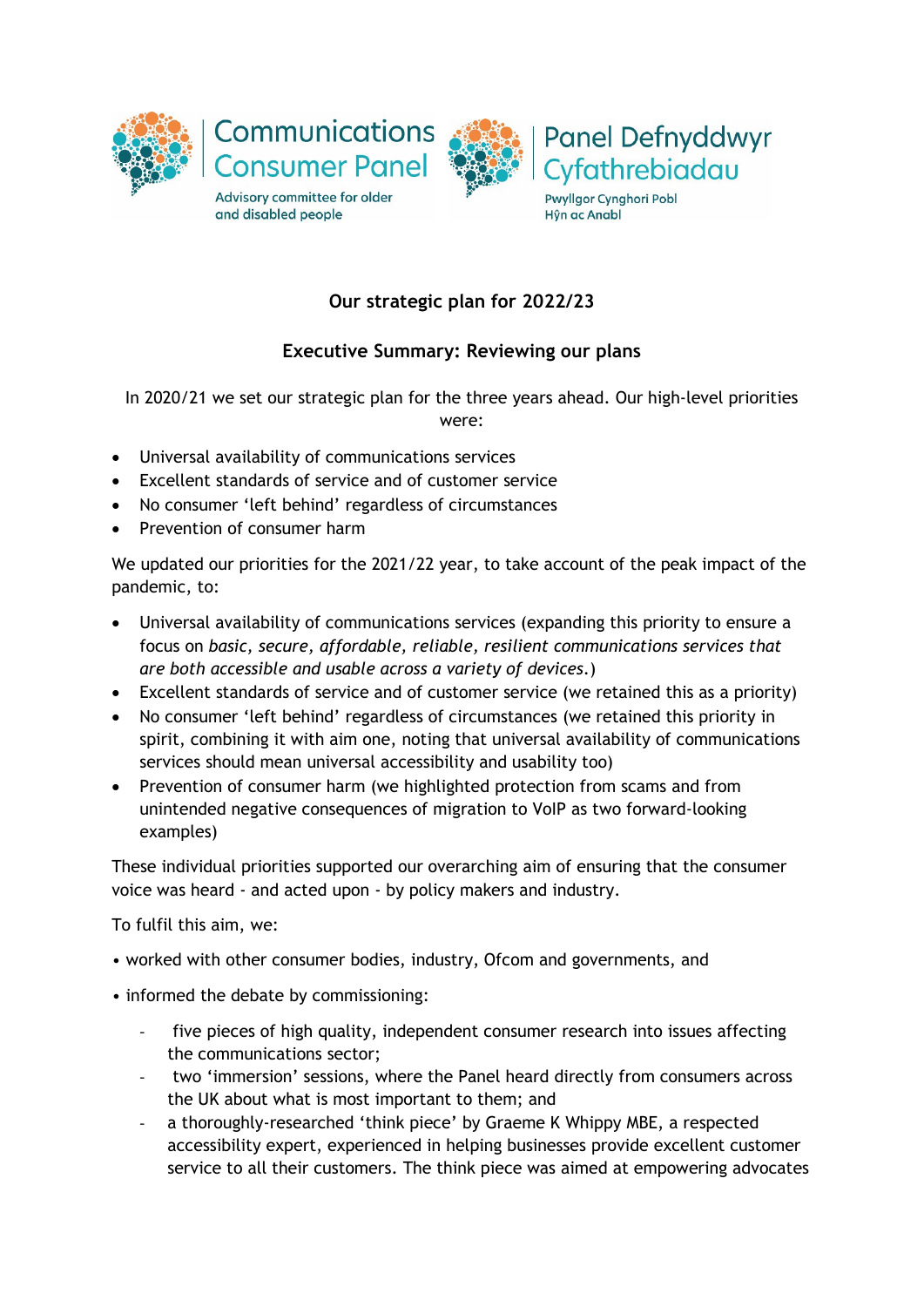in the communications sector to provide a business case for inclusivity, with practical suggestions on steps to take.

**This document explains our proposed priorities, overarching themes affecting consumers, citizens and micro-businesses in the communications sector, and some of the policy areas that highlight the need to prioritise on the issues we have selected.**



# **Working collaboratively to provide a voice for consumers, citizens and micro businesses using or affected by communications services**

We continue to be grateful for the time and commitment our stakeholders have given to highlighting the issues affecting communications consumers, citizens and micro businesses at a time when digital connectivity and access to a landline and a regular postal service have been valued and relied upon more than ever before.

We value highly our engagement with a range of organisations, from UK-representative consumer bodies, to small and specifically-focused charities. This means that we can remain alert to both the effect of wide-ranging issues affecting many consumers or citizens - and also the impact of more niche issues on smaller groups of communications consumers, micro businesses or citizens. This helps to inform our research programme each year. We also recognise the importance of cross-sector collaboration and learning from other sectors so will continue to engage and strengthen relationships with organisations in other sectors.

Our work with industry, Ofcom and government bodies helps us to understand how we can most effectively highlight the consumer, citizen and micro business voice to help inform their plans.

# **Looking forward: Building on our strategic priorities**

The communications market is dynamic, fast-paced and continually evolving. Adopting a flexible approach to our strategic plan means that, as the sector evolves, we can continue to ensure that the voices and interests of consumers, citizens and microbusinesses are heard in the communications sector. While we remain alert to developments across the sector*,* we continue to focus on the strategic priorities that we've consulted upon under our current remit.

When reviewing our plans and looking at the value the Panel and the Advisory Committee for Older and Disabled people (ACOD) can add in the year ahead, we asked ourselves the following questions:

- 1. What have we learned from our work programme?
- 2. What are the future challenges that we can help to address?
- 3. What don't we know?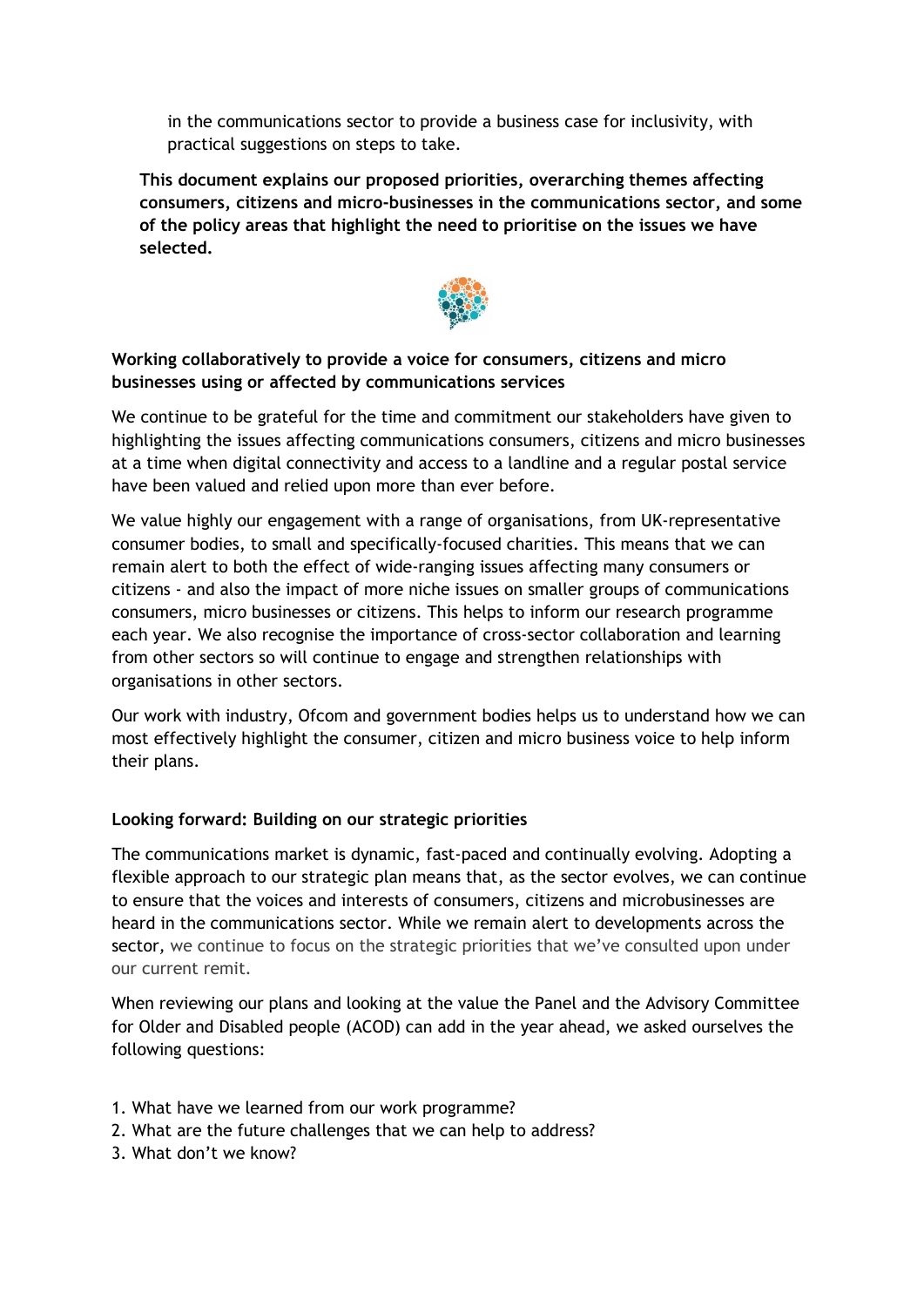As the impacts of the pandemic have continued to affect society and the communications sector, the key priorities we outlined for the 2021/22 year have ensured we clearly focus our work to protect and promote the voice of consumers, citizens and micro businesses during these difficult times.

We need to work together with our stakeholders to ensure that progress continues. Overarching themes we are continuing to hear from our stakeholders and from participants in our research hand insight programme include:

#### **Inclusivity:**

The communications sector still needs assistance in making its services inclusive to everyone. While coverage is improving across the UK, there is a gap between those who are able to afford and easily use it and those who cannot: because they live or work in areas of poor or unreliable coverage; struggle to pay their bills; lack the digital skills and confidence to engage online effectively and safely; or require additional support to use telecoms, TV or postal services, because the services have not been designed to be used easily and affordably by people with physical or cognitive disabilities, mental health problems, or low fluency in English. We have heard terms such as 'communications poverty' from our stakeholders, indicating that consumers are still feeling left behind.

#### **Vulnerability:**

We believe there should be a consistent and fair way of recording consumers' additional requirements to make them less vulnerable in the communications market. Any consumer can become 'vulnerable' for the short or longer term and we have been working with communications providers to help raise standards of customer care for people who may be seen as more 'vulnerable'. The first step in being able to provide better support is to be able to identify who requires it and what they need, under what circumstances. A practical application for this forethought around recording vulnerability data so that all consumers can use communications services safely and confidently is in the digital telephony switchover, also known as Migration to VOIP. We set out our current concerns about the handling of migration, later in this report.

#### **Resilience:**

Building on our concerns about migration to VoIP, we are concerned about outages to communications services - from power outages, to mobile network downtime, to the recent outages to access services in broadcast and on-demand TV programme services. We are keen to see that monitoring and redress are in place to ensure prevention from outages and protection and suitable compensation for those affected.

We propose to continue to focus on these broad themes, reflecting people's needs throughout the enduring impact of the pandemic.

Having listened to consumers, consumer bodies, charities and other organisations on how essential communications services are to people, we have strengthened the wording of our strategic priorities.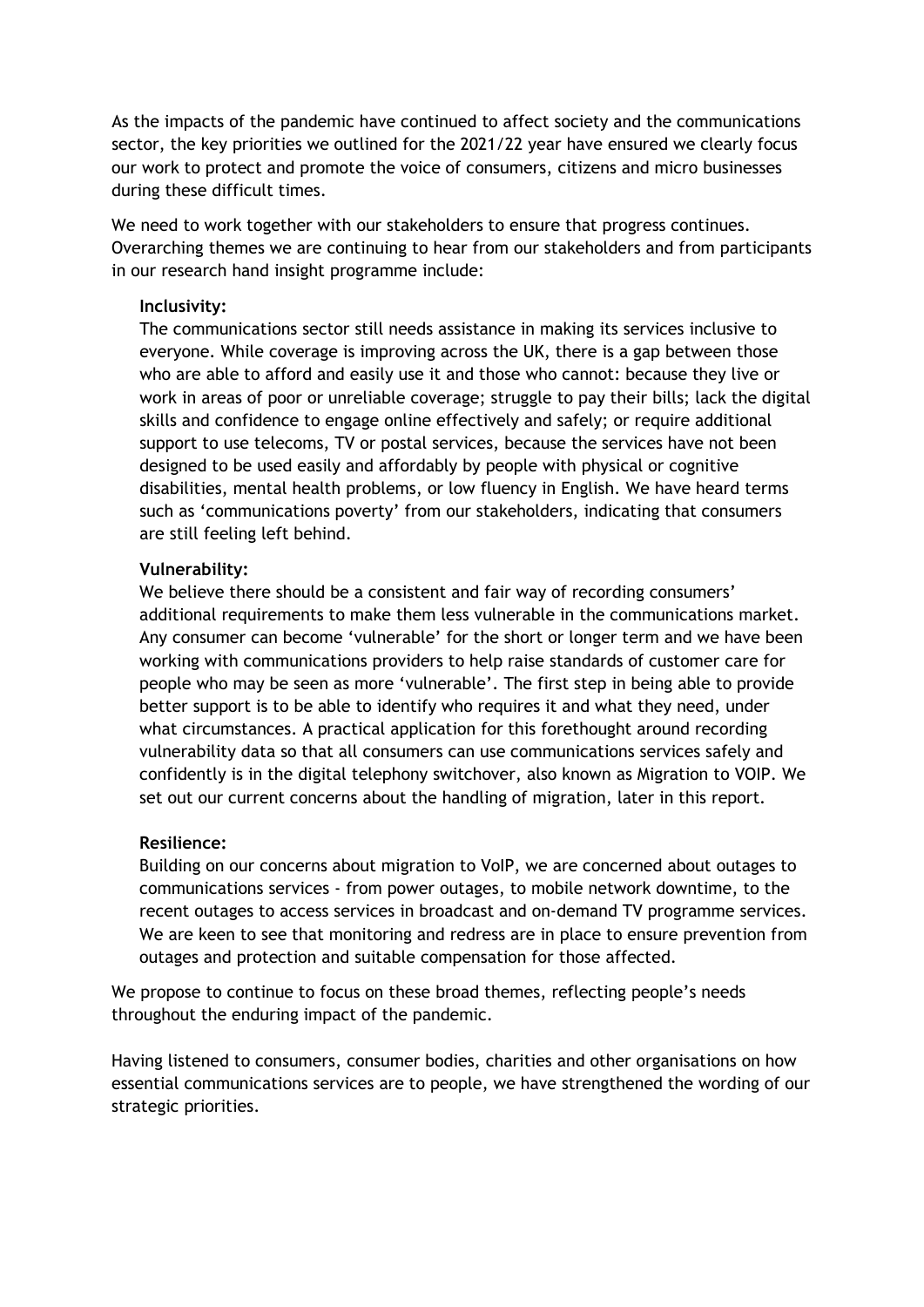

# **Strategic Priorities – strengthening the consumer voice in our priorities**

### **Universal availability of communications services** *as a right for all*

- Consumers across the UK need access to basic, secure, affordable, reliable, resilient communications services that are both accessible and usable across a variety of devices. In turn, this will help consumers participate digitally and tackle the digital divide.
- Consumers also need the skills and confidence to navigate the communications market, participate digitally and stay safe online.
- The strengthened wording of this priority reflects our belief that communications services should be a basic right for all UK citizens.

# **Excellent standards of service and of customer service** *for everyone, by design and throughout the customer lifecycle*

- We have further strengthened our view that excellent standards of service and customer service are vital for consumers, during, after and well beyond the pandemic.
- The strengthened wording of our priority highlights our understanding and belief that all consumers' needs and requirements should be considered from the outset by companies who provide communications services. To do that they need to seek the input of consumers and regularly check the accessibility and usability of their services and customer service.
- Our think piece, by Graeme K Whippy MBE, along with input from our Hub participants and our research, have supported our view that more can and should be done to make the communications sector inclusive and a frictionless experience for everyone.
- Consumers with a wide range of access requirements should be able to get the support they need from providers while looking for the best deal, signed up to receive a service and when terminating their contract with that provider, without battling through bureaucratic processes. The likelihood of a large minority of consumers having additional requirements should be considered from the design stage, throughout, so that communications providers build flexibility and fairness into their culture.

# **Listening to the consumer voice: getting to know consumers and their experiences so that lessons can be learnt**

- We believe that our research and insight programme and our engagement with consumer stakeholders help us to make a difference by enabling us to input the consumer voice into policy-making and industry. However, we also believe that industry can use its own data to better understand what consumers need and what needs to be changed.
- Communications providers should seek to gain greater insight from their data on complaints, feedback, loss or retention of customers and the impact of network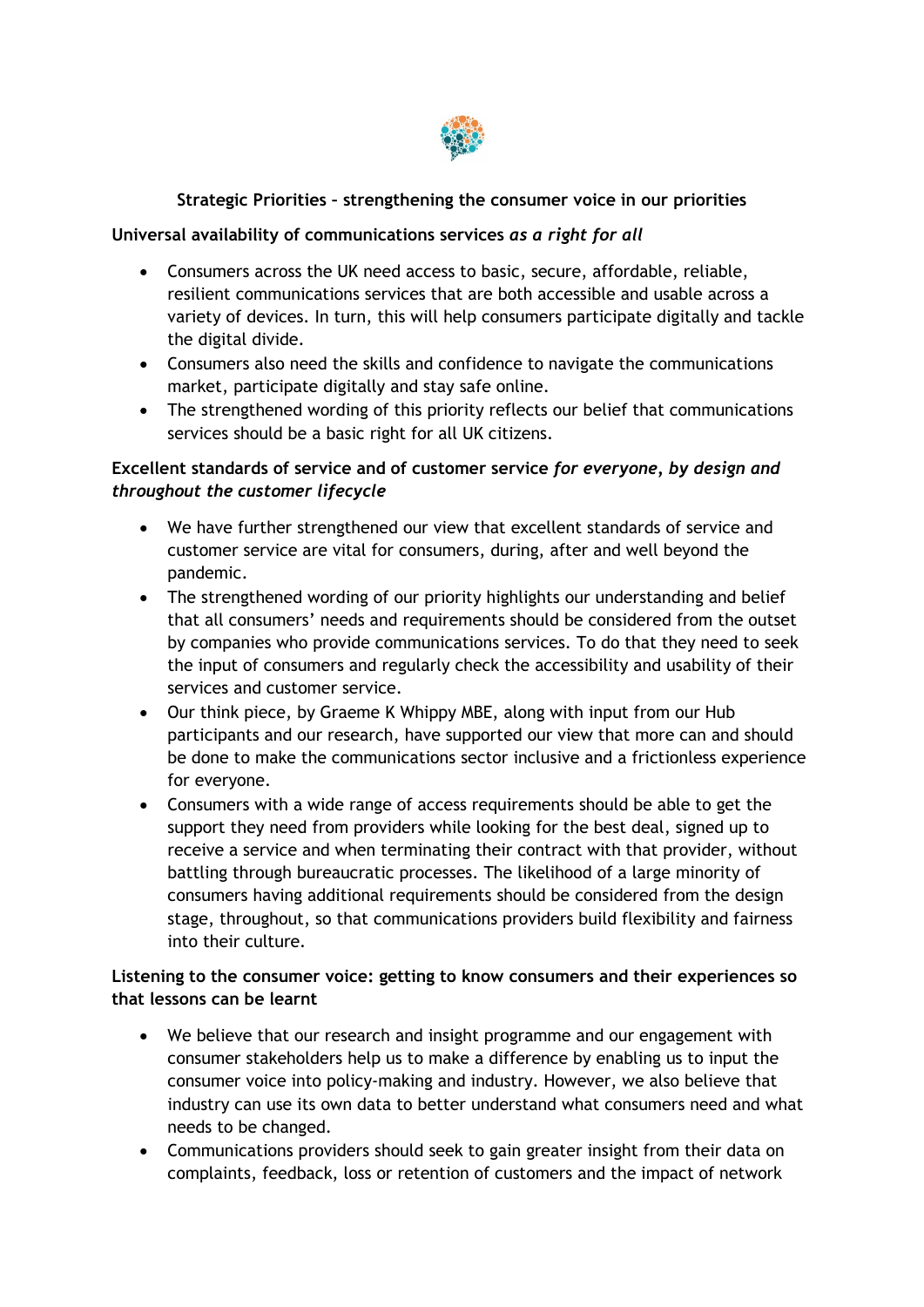outages. As there are many consumers who find complaints processes difficult, time-consuming or intimidating, we also recommend that providers and Ofcom review social media for feedback.

- As stated above, we believe that consumers particularly consumers who require additional support - should benefit from consistently good standards of service and customer service across providers. To achieve this, providers should work to better get to know their individual customers' requirements - consistently record consumer information to ensure that requirements are met.
- To support our work with our Industry Forum, we have commissioned research into what 'vulnerability' means to consumers and what is preventing them from accessing the support they require – and what is important to them.
- We also believe that consumer charters may help consumers to receive a better standard of customer service and are looking into this further. We will publish our insights in the coming year.



### **Policy areas of particular focus for us in the coming year:**

#### **Affordability and debt**

We have highlighted above the need for communications services to be affordable to all, by right.

We have seen positive action from communications providers in preventing disconnections wherever possible and offering payment plans. However, through our network of Hubs we have heard that consumers have been having difficulty getting through to their provider, in general and specifically when trying to resolve payment difficulties.

We have urged communications providers to promote their debt and disconnection policies and to be proactive and approachable in terms of identifying and contacting consumers who may be struggling. By improving how they record and identify 'vulnerable' consumers, communications providers can ensure that its customers receive the required support and/or protections, now and in the future.

To help achieve the above, we believe that providers should advise consumers of any support available to them from the outset and throughout the customer journey so it's easier for consumers to ask for support. In addition, information provided to consumers should be easy to access and available in a variety of formats. We have also, through our Hubs, highlighted what is available to consumers, by inviting Ofcom's policy team to talk to stakeholders. In turn, we invited StepChange to talk to providers at our Industry Forum and to answer questions on the 'Breathing Space' initiative.

We remain alert to the plight of consumers who continue to experience 'data poverty' and – as we saw in our previous round of research, consumers putting communications service bills before food or utilities. We believe that the impact of the pandemic on UK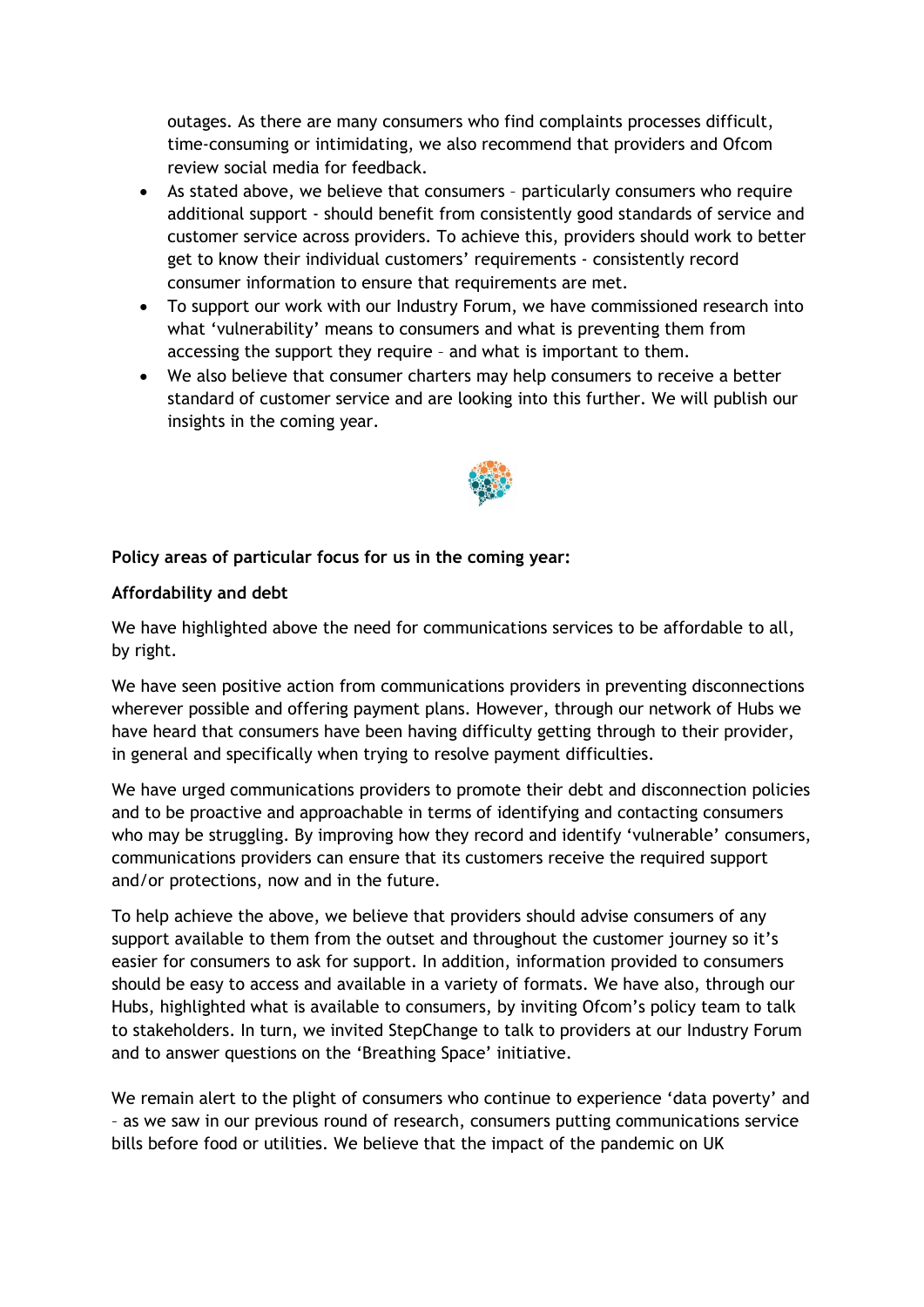households' finances means that we cannot remove focus from protecting consumers in financial vulnerability in the year ahead.

### **Postal services**

We have continued to work closely and share insights with Ofcom, the CCNI, Citizens Advice and others in the past year, and remain focused on ensuring that postal services operators regulated by Ofcom provide a reliable service and treat consumers and citizens fairly. In particular, we continue to be concerned about consumers' experiences of post to and from Northern Ireland and in the Highlands and Islands. We've also heard through our Hubs that postal redirection services remain unaffordable for many consumers, and this can be a particular issue for small businesses. We've previously engaged with Ofcom and industry on this issue during the initial stages of the Covid-19 pandemic and in discussions on the future of postal regulation, and we'll stay alert to the issue moving forward.

We will also seek to ensure that action is taken by the regulator if operators fail to meet delivery targets. We are committed to further understanding the needs of postal services users across the UK and ensuring that processes are in place to guarantee these needs are known, prioritised and met.

We published research in 2021 into the attitudes of consumers who use parcel services and shared the findings and other insights gained through our Hubs with Ofcom as part of its review of future postal regulation. We have welcomed strengthened proposals from Ofcom for parcel services users, particularly users who have additional access requirements.

In the interest of fairness, we believe that postal – including parcels – service users should receive a good quality, affordable service wherever they are in the UK.

# **Migration to VoIP**

Migration is now taking place across the UK, without the benefit of a widescale communications campaign yet launched and without communications providers having full awareness of who among their subscriber base might be put at risk by migration.

Ofcom's rules state that providers must ensure that customers who rely on their landline have at least one hour's access to emergency services during a power cut. We have previously highlighted our belief that those rules do not go far enough to protect consumers, however, without an understanding of which of their customers have additional support requirements, these basic safety needs may go unaddressed. Additionally, the lack of a widescale, easily understood by all, communications campaign means that there is room for misinformation, scams and disconnection from vital services such as telecare.

We welcome news that a leading provider is developing a campaign but remain deeply concerned about the risk to those consumers who are in more vulnerable positions. We would urge that any communications campaign needs to be accessible and available in a variety of formats to ensure that the information is far-reaching and inclusive. We have supported the work by Ofcom, the Home Office, consumer bodies and others in tackling scams and will continue to contribute to this work.